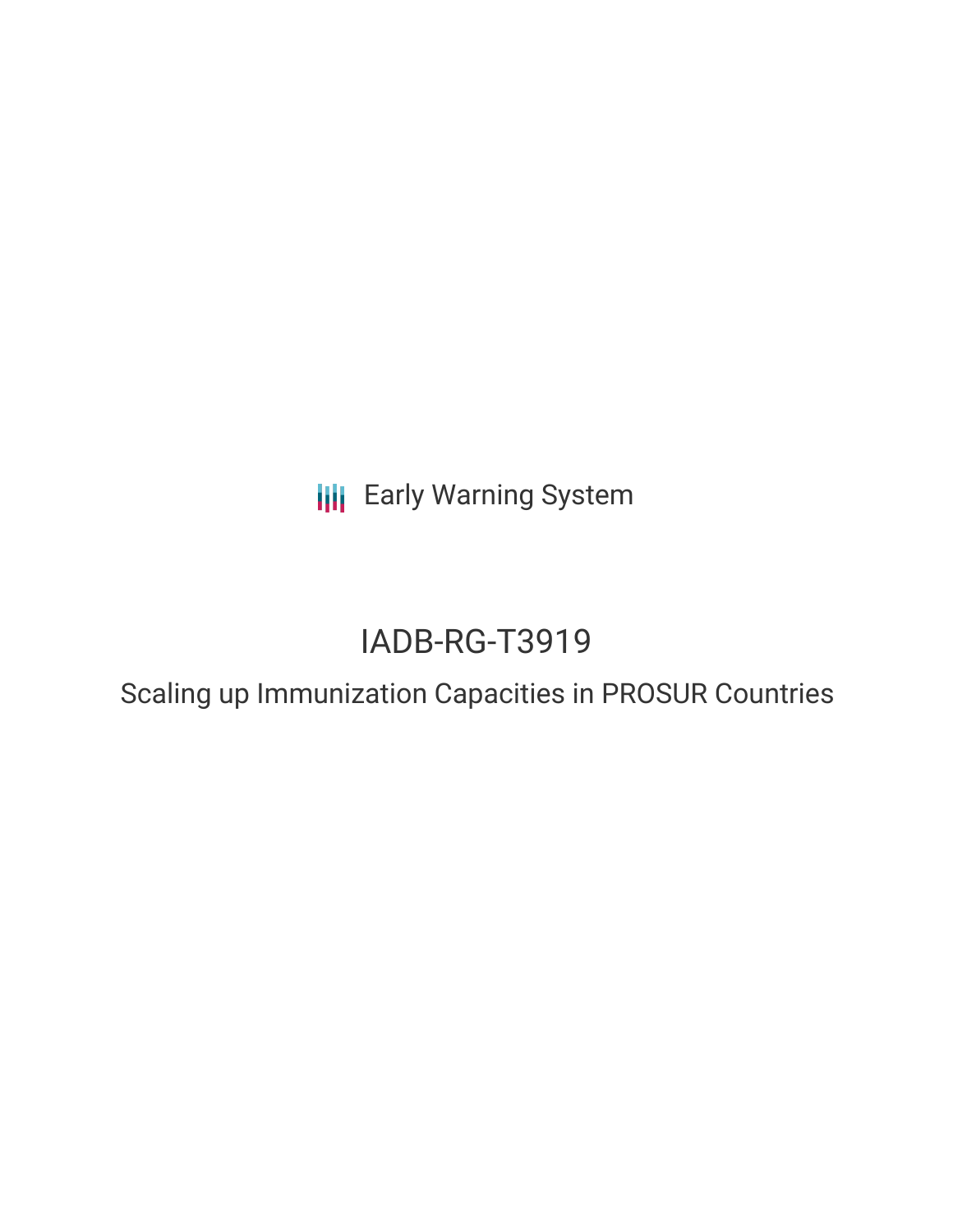

# **Quick Facts**

| <b>Countries</b>               | Argentina, Brazil, Chile, Colombia, Ecuador, Guyana, Paraguay, Peru |
|--------------------------------|---------------------------------------------------------------------|
| <b>Financial Institutions</b>  | Inter-American Development Bank (IADB)                              |
| <b>Status</b>                  | Approved                                                            |
| <b>Bank Risk Rating</b>        | $\sim$<br>U                                                         |
| <b>Borrower</b>                | Regional                                                            |
| <b>Sectors</b>                 | Education and Health, Technical Cooperation                         |
| <b>Investment Type(s)</b>      | <b>Advisory Services, Grant</b>                                     |
| <b>Investment Amount (USD)</b> | $$0.50$ million                                                     |
| <b>Project Cost (USD)</b>      | $$0.50$ million                                                     |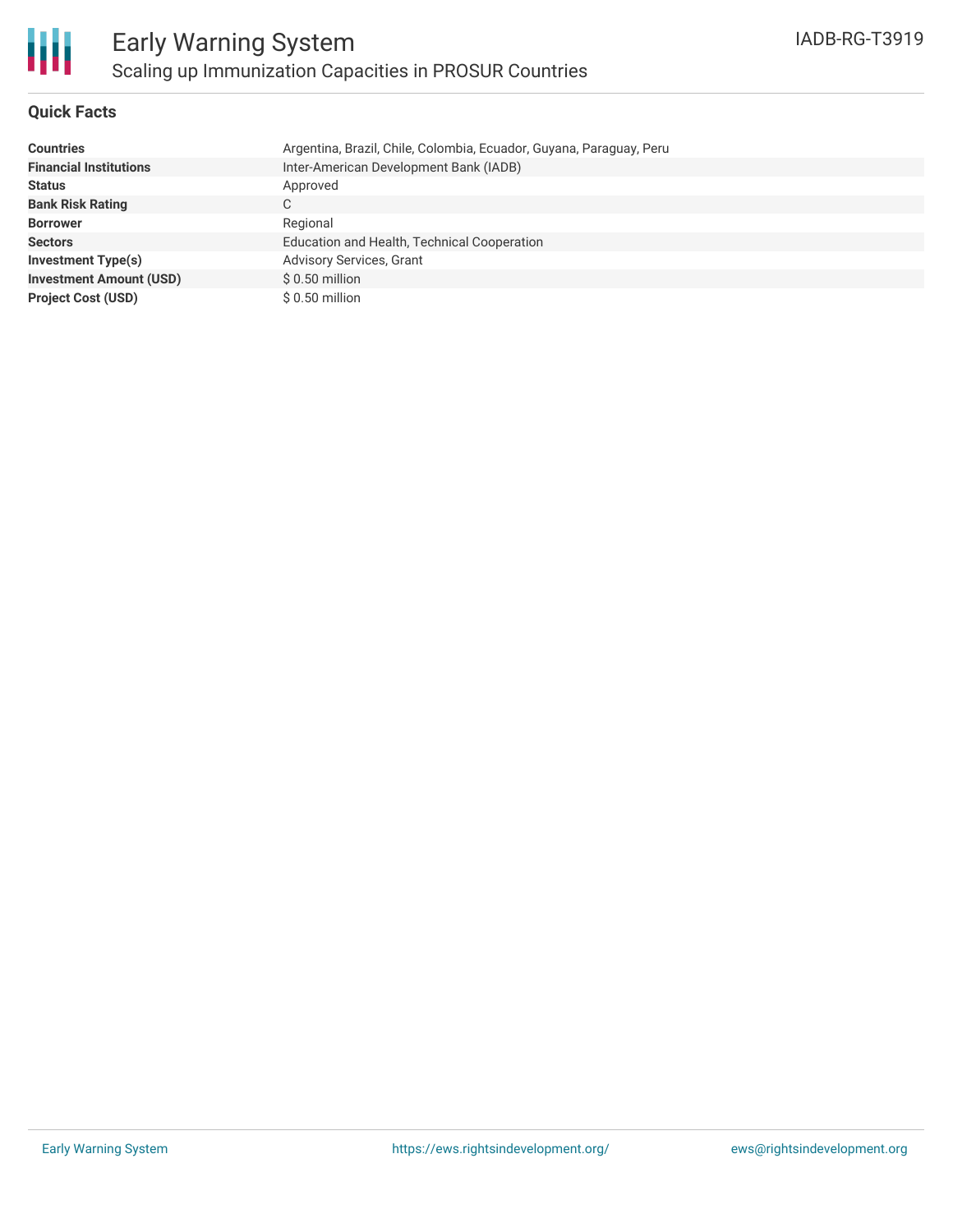

# **Project Description**

Formulate a set of strategic lines, actions and activities, which can be undertaken by the PROSUR countries, to develop and consolidate a vaccine production capacity for the attention of epidemiological events which allows mitigating the risks derived from these events and strengthen safe immunization processes for the region's population.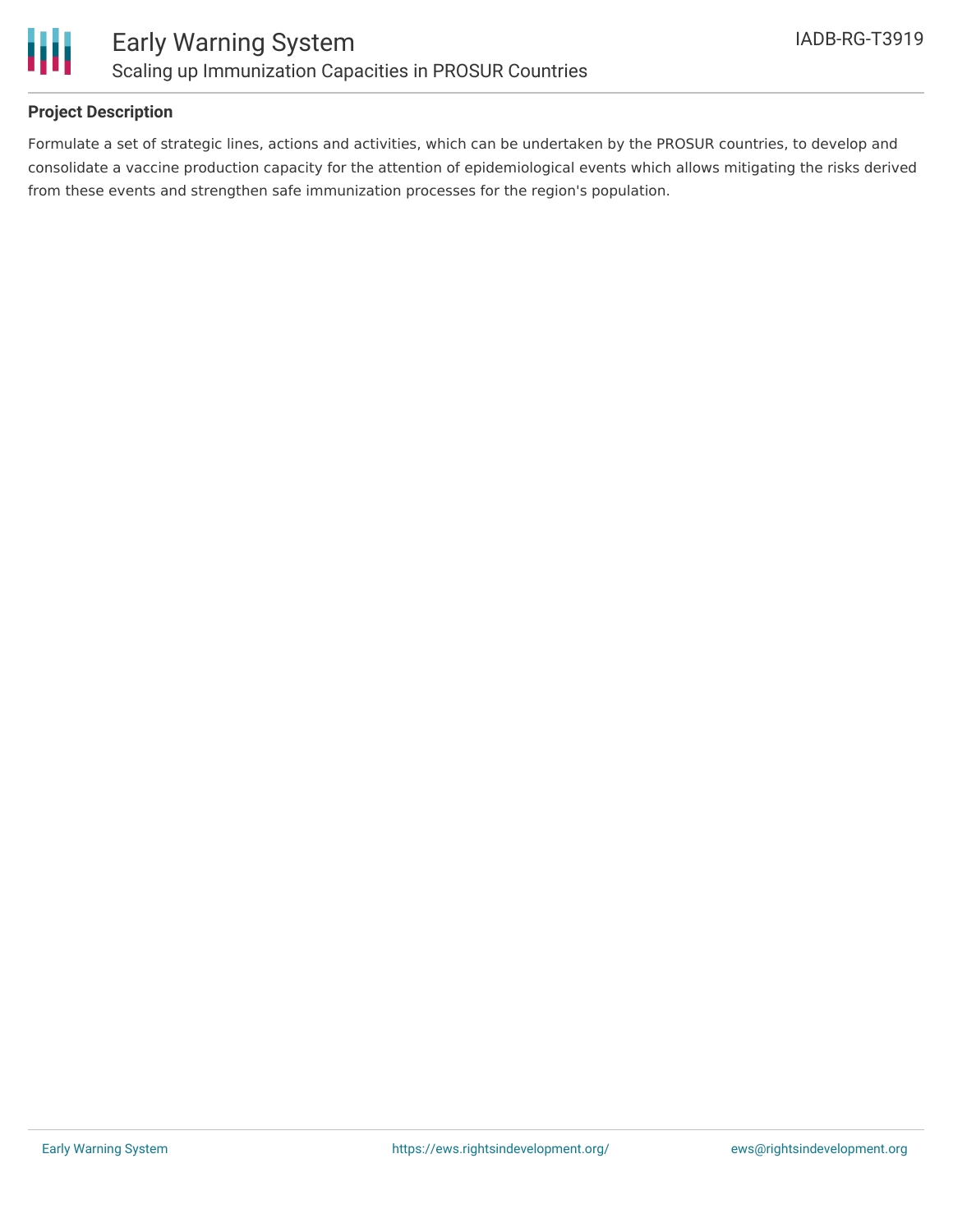

# Early Warning System Scaling up Immunization Capacities in PROSUR Countries

### **Investment Description**

• Inter-American Development Bank (IADB)